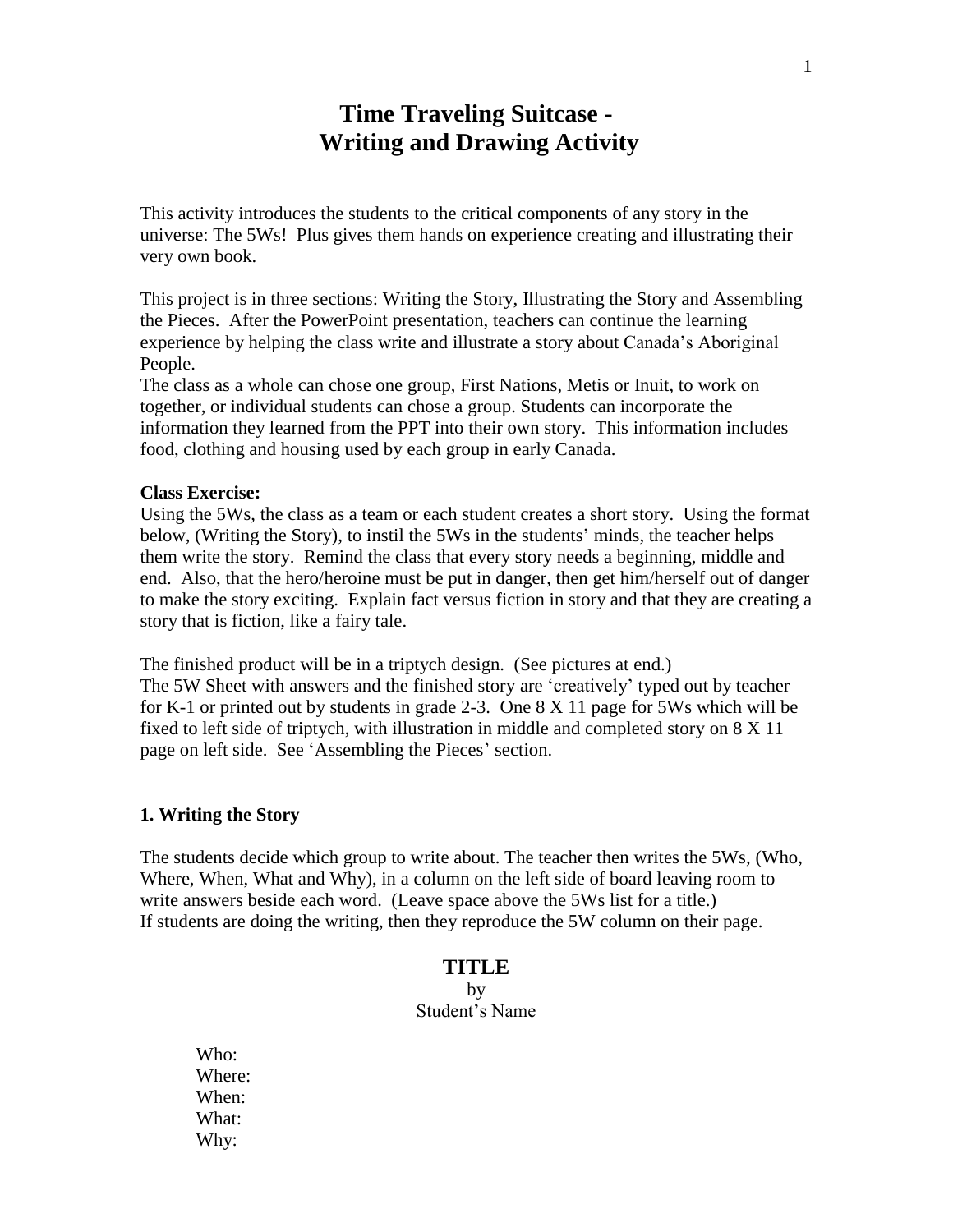The students are asked to answer each 'W', and this answer is written beside the appropriate 'W'. These answers will form the basis of the story with the teacher/student writing it out in paragraph form. The 'WHAT' (*what danger does the hero face*), and 'WHY' (*why is he able to get out of the danger*), answers will form the bulk of the story. The process will run something like this:

WHO: Who is the story about, the HERO. Culturally appropriate name is chosen. WHERE: Where will our story take place? Students think of where this will happen works well for the illustration part of this exercise and may be suggested. See 'Illustration Section' below.)

WHEN: When does it take place.

WHAT: What danger will the hero be in? (Students create a scenario where the character is under threat.)

E.G. An Inuit child was out looking at the Northern Lights when a snow storm comes up and he realises he's lost. Suddenly, a polar bear comes over a rocky hill and sees the Inuit child.

WHY: Why was the hero able to get out of this danger? (Why could the child defeat the bear?)

E.G. The polar bear starts to chase the Inuit child. Through the blizzard, the child sees an inukshuk. He runs to the inukshuk which points the way to his village. His seal skin parka is smooth and he slides down the hill to the village where his father and the other hunters get their spears to chase the bear away.

## **2. Illustrating the Story**

Students then draw a scene from the story they created, making sure they reflect the characters and events in the story. Usually, the exciting bit is chosen. This should be done on 11 X 14 manila tag with image done lengthwise. (See page 4.)

K-2: Teacher prep involves cutting out props that fit their story, such as inukshuks, trees, teepees, lakes, and clouds from coloured construction paper for each student to glue onto illustration if they choose. The scene is filled in by students gluing on appropriate cut outs and drawing the main characters such as the Inuit boy and the polar bear, a First Nation's girl and a buffalo a Metis boy or girl in a canoe rescuing a friend who is drowning,

## **3. Assembling the Pieces**

Once the students finish their illustration they collect the 5Ws sheet and their finished story in preparation for assembly. The student then chooses two pieces of coloured 11 X 14 Kraft paper which have been folded in half by teacher to create a crease down the middle of each sheet. Laying the Kraft paper side by side, the illustration is pasted onto both by gluing to the crease line on each sheet, leaving half of the sheet of Kraft paper on each end. The 5Ws page is glued onto the coloured construction paper to the left of the illustration. The story is glued to these overhanging outside coloured construction paper on the right with the crease acting as a natural fold. These outside sections are then folded in to create a cover which has a split down the middle. Students write their story title on the outside on the left with students name written on right side of folded over Kraft paper. (See Page 4.)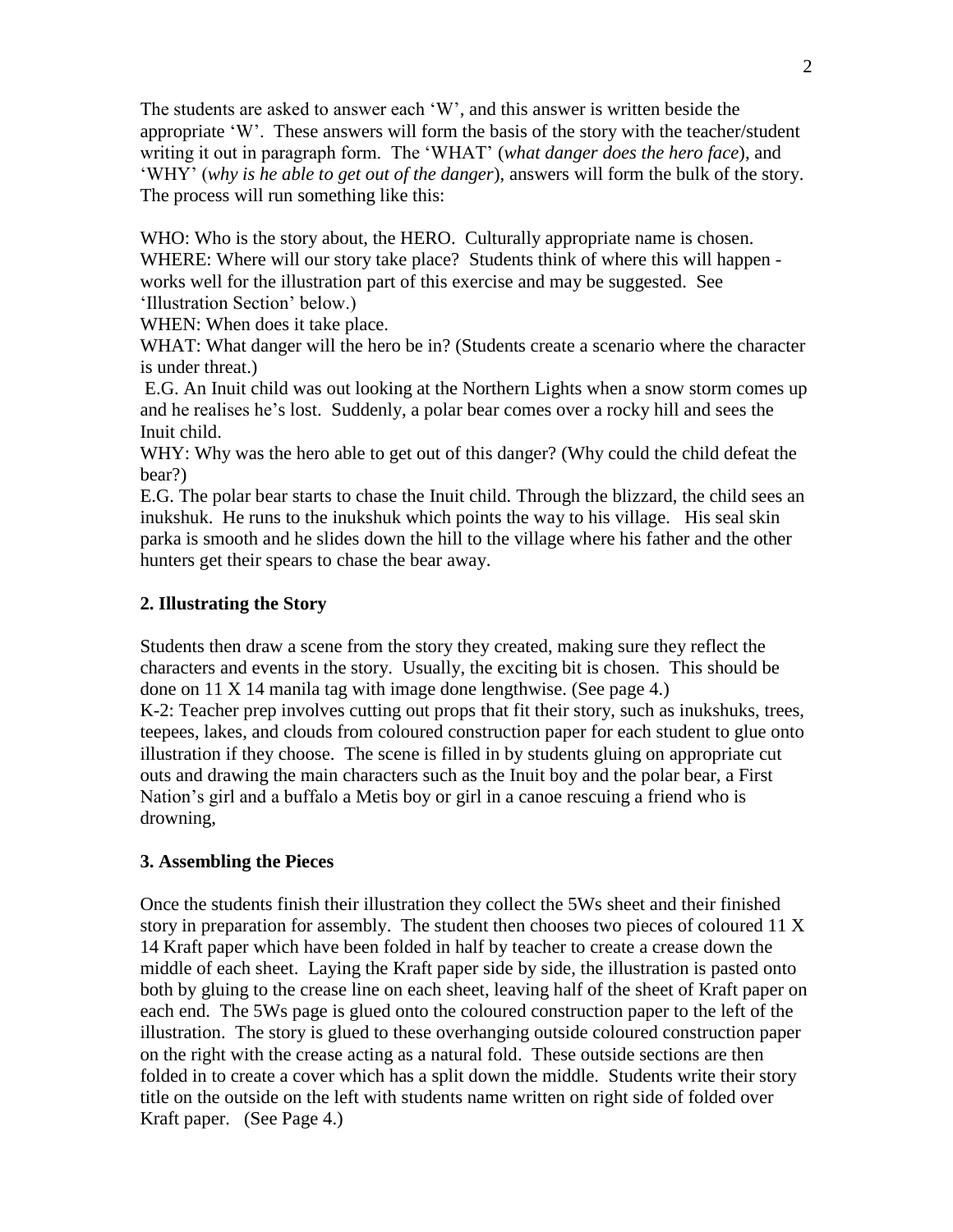If one story is created by entire class, K-2, this is typed by teacher and copies of 5Ws and Story are printed for each student.

If individual stories were created by each student, grades 2-3, their own work, 5Ws and Story, is glued to the construction paper sides.

The illustration is in the middle section.

Below are illustrations of two kindergarten class stories and the authors with their completed books which were on '*Dinosaurs*'.

For *'Canada's Original People and the Time Traveling Suitcase Exercise'*, the left side would be the 5Ws, while the right side would be the story, the illustration would be in the middle.

## Samples of Kindergarten Stories

### $\frac{1}{2} \cdot 1 \cdot 2 \cdot 1 \cdot 4 \cdot 1 \cdot \frac{1}{2} \cdot 1 \cdot 1 \cdot 2 \cdot 1 \cdot 3 \cdot 1 \cdot 4 \cdot 1 \cdot 5 \cdot 1 \cdot 6 \cdot 1 \cdot 7 \cdot 1 \cdot 8 \cdot 1 \cdot 9 \cdot 110 \cdot 11 \cdot 12 \cdot 12 \cdot 13 \cdot 14 \cdot 1 \cdot \frac{1}{2} \cdot 16 \cdot 17 \cdot 18 \cdot 13 \cdot 14 \cdot 14 \cdot 15 \cdot 15 \cdot 16 \cdot 17 \cdot 18 \cdot 18 \cdot 19 \cdot 19 \cdot$

#### The Dinosaur Pienie Party

One burning hot day 200,000,000-years-ago, there were some herbivore dinosaurs who were friends. There was a Stegosaurus, a Diplodocus, and a Triceratops. These plant eating dinosaurs wanted to go on a picnic. They started walking in the forest but were soon lost.

Suddenly, a Tyrannosaurus, a Pterodactyl and a Velociraptor jumped out of the bushes and frightened the herbivores. The plant eaters knew that these dinosaurs were ferocious meat eaters.

The herbivores were all very scared, but then the meat eating dinosaurs did something strange. They offered to show the herbivores where there was a great campsite.

The plant eaters followed the carnivores to a blue lake where there was a nice beach to make dinosaur sandcastles. There was also a

trampoline to jump on.

All the dinosaurs became friends and had pizza, hot dogs and a cake. They also had music and presents for everyone.

The pterodactyl was so happy he flew into  $% \mathcal{N}$ the clouds and touched the sky.

### 

#### Attack of the Bad Dinosaurs

One day 200, 000, 000-years-ago, there were some herbivore dinosaurs who lived near a volcano. There were different kinds of these  $\mathop{\mathrm{plan}}$  teating dinosaurs: a Brachiosaurus, a Diplodocus, a Triceratops and a Stegosaurus. These peaceful dinosaurs had babies and

eggs not yet hatched.

One night two sneaky carnivores crept into the place where the herbivores were sleeping. There were very bad meat eating dinosaurs  $-$  a Tyrannosaurus Rex and a Pterodactyl.

These meat eaters tried to steal the baby dinosaurs and eggs so they could eat them.

The Tyrannosaurus Rex made some noise and the plant eating dinosaurs woke up. They started to fight the carnivores. The Triceratops used its three horns to poke the T-Rex and the Stegosaurus hit the big meat eater with the spikes in its tail. The Brachiosaurus spit poison venom at the Pterodactyl.

All the herbivores worked together to chase the bad dinosaurs across the river and they were never allowed back.

With everyone safe, the Herbivores and their babies had a party to celebrate.